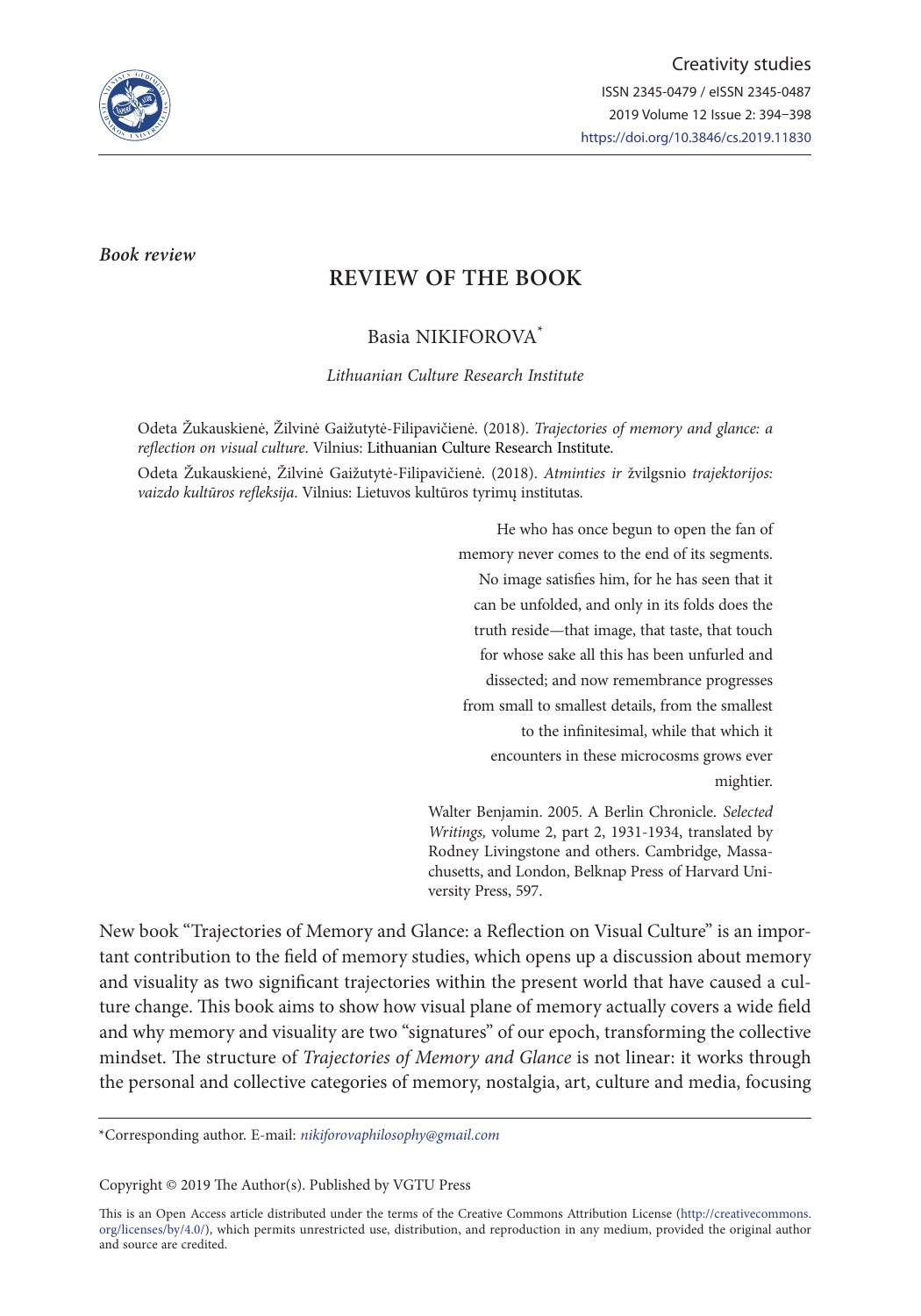on different groups and societies. The book consists of nine chapters that include such issues as interplay between memory and image, longing and communication, nostalgia and global consumer culture, topography of culture and memory, place and non-place, memory of Holocaust, paradigms of visibility and visuality, and others.

The authors suggest that the reason of this process – the growing importance of memory and its connection to new modes of visuality – rooted in the second half of the XX century when nostalgia intertwines with repentance, recollection with reminding, turning back our gaze to the past, complex and traumatic collective and individual experiences. Aiming at recovering memories of the faded history, it was possible to observe the growing interest for cultural heritage and testimonies of national identity. In the memory of poignant historical experiences, the withheld and suppressed content was reanimated, and it gave way to fault recognition and repentance. The logics of memory induced such processes of memorialization as immortalization of memories, outbreak of commemoration, the necessity to rescue and restore heritage. Cultural memory and memory culture there is no doubt has taken its place now as leading terms. The "vehicle of memory" includes such things as books, films, museums, commemorations, and other.

Trajectory of memory has own specific sense but at the same time it is partly match up with common definition, which means the curve described by a projectile, rocket, or the like in its flight. In geometry – a curve or surface that cuts all the curves or surfaces of a given system at a constant angle. This "constant angle" allows finding common patterns in the events, images and emotions that from the first view do not look too much similar.

The first chapter "The Interplay of Memory and Image" delves into the reciprocal action of memory and image as well as forms of the changing expression of memory and visual culture. The memory and image in the culture is constructed and conceptually updated, so that authentic surviving memory remains beyond the created representations and image systems, or requires subtle and thoughtful forms of expression. The radically changing tools, ways, forms are based on *ars memoriae*, on our own requirements for memory, which changing the depth of subjectivity and the community's identity.

The logics of memory induced various processes of memorialization, immortalization of memories, outbreak of commemoration, the necessities to restore or ruin ambiguous past heritage, memory conflicts and memory consumption. The culture overwhelmed by images has also undergone vital transformations that extended visuality beyond cultural life – images have penetrated social and political spheres and visuality have opened new horizons of meaning. Eventually it has become a culturally legal form of capital, able to bring down the hierarchies of basic human values. From my point of view, it is a bit narrow view from the reason that "commodification" of culture is general process that includes politics, religion, sciences, moral demands and criterions. At the same time, I agree that global visuality influenced cultural and national mentalities, affecting memory reflection, mediation, communication, institutional settings. The growing powers of image have turned visuality into an active agent of political combat and the stiffening social and cultural collisions.

Authors in the search of subtle forms of memory' expression, representation, (re)mediation pose difficult questions: Is intensifying life already vanishing from time scale, in which the past and maybe that wandering in the labyrinths of memory just pulls away from the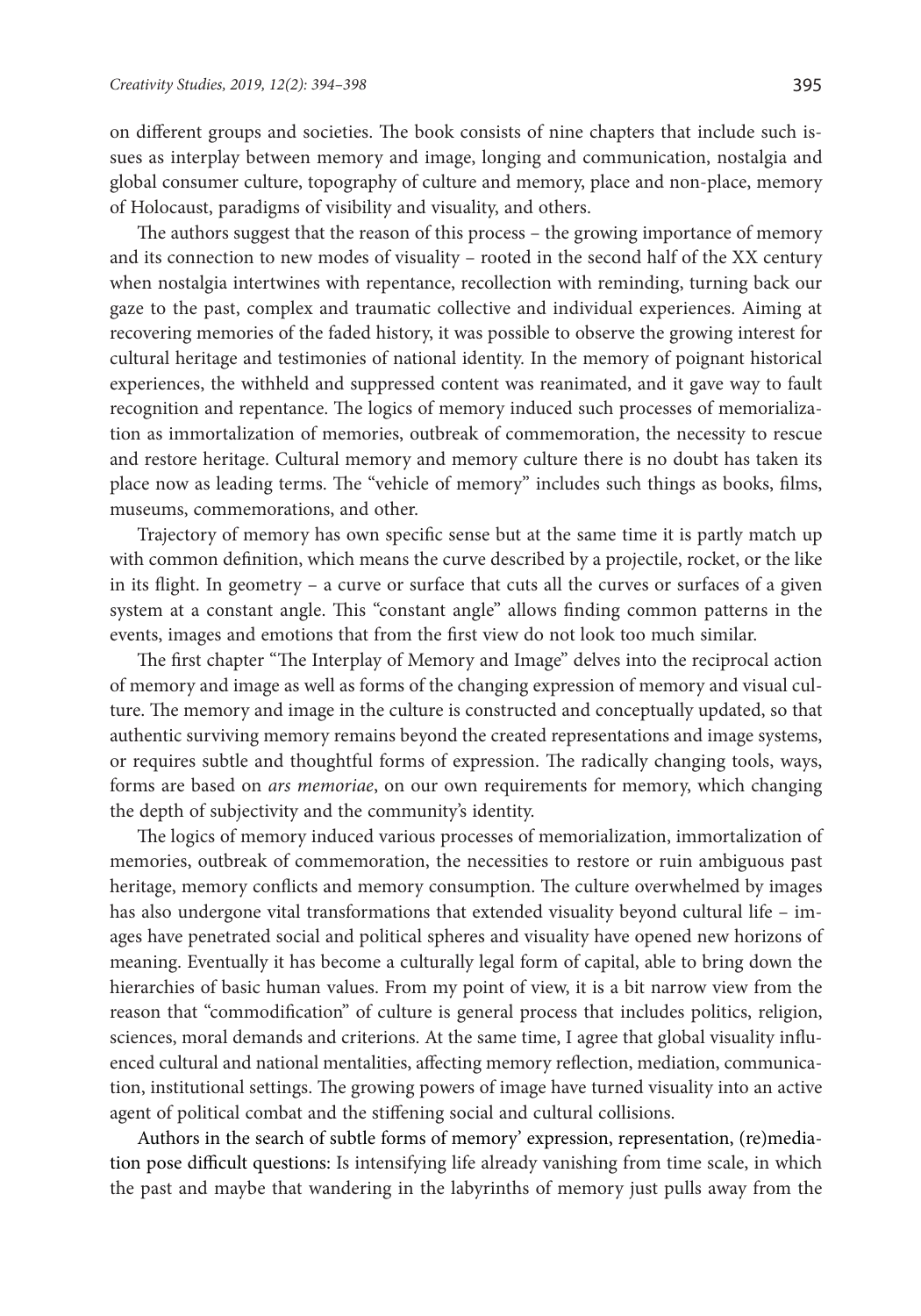present? May be because of the future pushed to the futuristic perspectives of information technology? How to define the culture of memory and its diverse fields of research? What positive and disturbing signs emanate from global capitalism in memory culture? The answers to these questions we can find partly in Lithuanian historical, sociological, literature and art studies researches. This monograph has transdisciplinary view on memory through different scientific fields, concepts and approaches where every case study submits by one goal: pass them through the prism of memory revealing the social mechanisms of forgetting, its recovering and focusing on new visual modes affect these processes. The particularity of visual plane of memory is that it covers a wide cultural field: "the culture of writing is also a culture of images… the culture of writing was also an important area of cultural memory, forming a national cultural heritage and forming a cultural identity" (Žukauskienė & Gaižutytė-Filipavičienė, 2018, p. 20).

Authors formulate the purpose of book to show that modern culture has returned to the image as a powerful aesthetic tool that has emerged in all aspects of cultural and social space. The variety of case studies illustrate and deepen this purpose. Following Guy Debord's idea about growing cultural place of images and visuals have emerged, forming a "visual society" and so-called "visual turn", they underline necessary off to develop "visual literacy" that is contributes to the confrontation against for new situations of "colonisation and self-colonisation" and can create preconditions for deeper reflection on images. This little bit utopian idea is important for Lithuanian pedagogical society, which can use global, cosmopolitan "visual literacy" as a tool for national memory and values formation and development.

At the same time, a broader perspective includes the history of Lithuanian art, photography and cinema that can be rewritten as a cultural memory story. Authors emphases, that for them "in the context of memory exploration it is not so important to present new facts in particular field of art, but more importantly to highlight how their meanings reach and affect the present, how they are continued, updated, changed. As past and present images, where the memories are concentrated, intervene in life, manifest themselves, and become active" (Žukauskienė & Gaižutytė-Filipavičienė, 2018, p. 20).

This context of memory gave authors possibility to look on such different events and phenomenon as interplay of memories, (re)mediation of memory, cinema as media of memory, Holocaust (re)presentations, museum culture, global visuality and cult of visibility, image activism, visual conflicts and wars, memory virtualization and digitalisation.

Nowadays in the media, we deal with the Debordian *spectacle* and Kavolian *theater,* which reduces reality to an endless fragmentation, while encouraging us to focus on appearances. Both underline that contemporary society and its culture that theatrical structure has penetrated into the inner life of man, turning it into an actor whose actions require viewers. Contemporary visual culture is close to the stage of "metaphysical theatre". In the era of global vision, new relationships with space and time are emerging, and new experiences of cultural consumption are formed that change the trajectories of consciousness and memory. The dynamics of change in cultural identity and memory are discussed in the chapter "The Shifting Topography of Culture and Memory", with the emphasis on features of postmodernity that have determined the multidirectional articulation of memory and the dispersion of the theoretical concepts of multiplicity and volatility. The structure of integral cultural identity and memory created in modernity was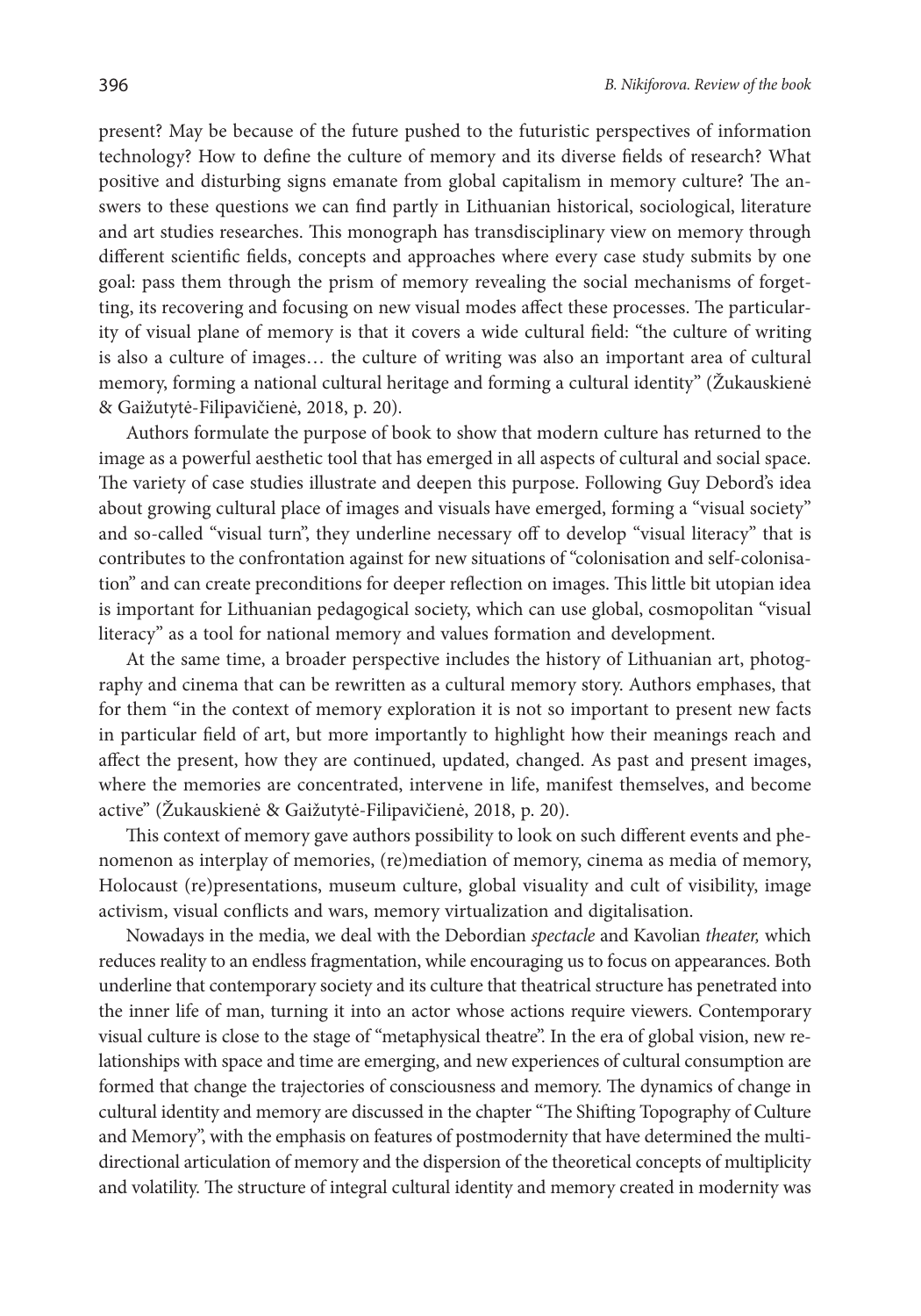replaced with a diversified model. Being based on the visual imperative, postmodernity substituted rational reasoning with spectacularity typical of screen culture. The authors marked that topographic identity has also undergone change. They found that the meaning of place has been overshadowed by the dynamics of non-place, which have consolidated the global dimensions and visions of memory. I agree with this conclusion but it is not only reason why territory and place have a considerable relevance: it consolidates and stabilizes the identity, language, a sense of home and boundaries that protect against others. For traditional society, the dynamics of non-place looks mostly no relevant that it was built on the territory through centuries were own cultural, religious and social topography.

I would like to focus on authors' interpretation and application of several definitions and beyond.

#### **Nostalgia**

Authors understand nostalgia not just as a sentimental longing for the past and places, which is no longer the longing. For them, nostalgia is not only an intense and pathological condition resulting from irreversibility, potential loss, and loss of consciousness. Nostalgic longing for other realities, other times, other realities, gives it the features of utopia. It has own patterns and traits such as selectivity, diversifying the fear of historical change speed and growing gap from the past, fear of identity loss. The "nostalgia for ruins" inherent in modernism was replaced over the world by discourse about memory and trauma, genocide and war. In addition, "nostalgia for ruins" created such phenomenon as memory tourism, theories of manipulation and diversification of memory. For me is interesting idea, that nostalgia and selectivity of memory give often more conservative respond to the challenge of globalization.

## **Holocaust**

The Holocaust problematics found enough big place in the book. It is not only separate chapter named "The Regained Memory of the Jewish nation" but also it possible to find trough research of all kinds of dilemmas and suggestions about trajectories of memory and its glance. Memory reversals have been prompted by the Holocaust memory phenomenon that has crossed the borders of separate countries. The discontinued policy of silence has stimulated the processes of painful past realization and commemoration. The decolonization of this subject helped to express a more personal relationship with a history that was lacking in historical research: including what was silent, traumatic experiences, mishaps and painful bodily experiences. In the ground of this process was the paradigm, based on the universalizing Holocaust example, reflecting a variety of memories and preservation necessities, testimonies, and repentance. Today after so many tragic events of postmodern history we start looking and understanding Holocaust as dark side of totalitarian system and ideology as such that help us to pay international attention to every sing and symptom of totalitarianism. Xenophobia and negation of Other' rights are starting point of totalitarian thinking and action. I agree with idea that realizing the preserving the memory of survivors, victims and rescuers is important for history that should not be recreated and distorted by anyone.